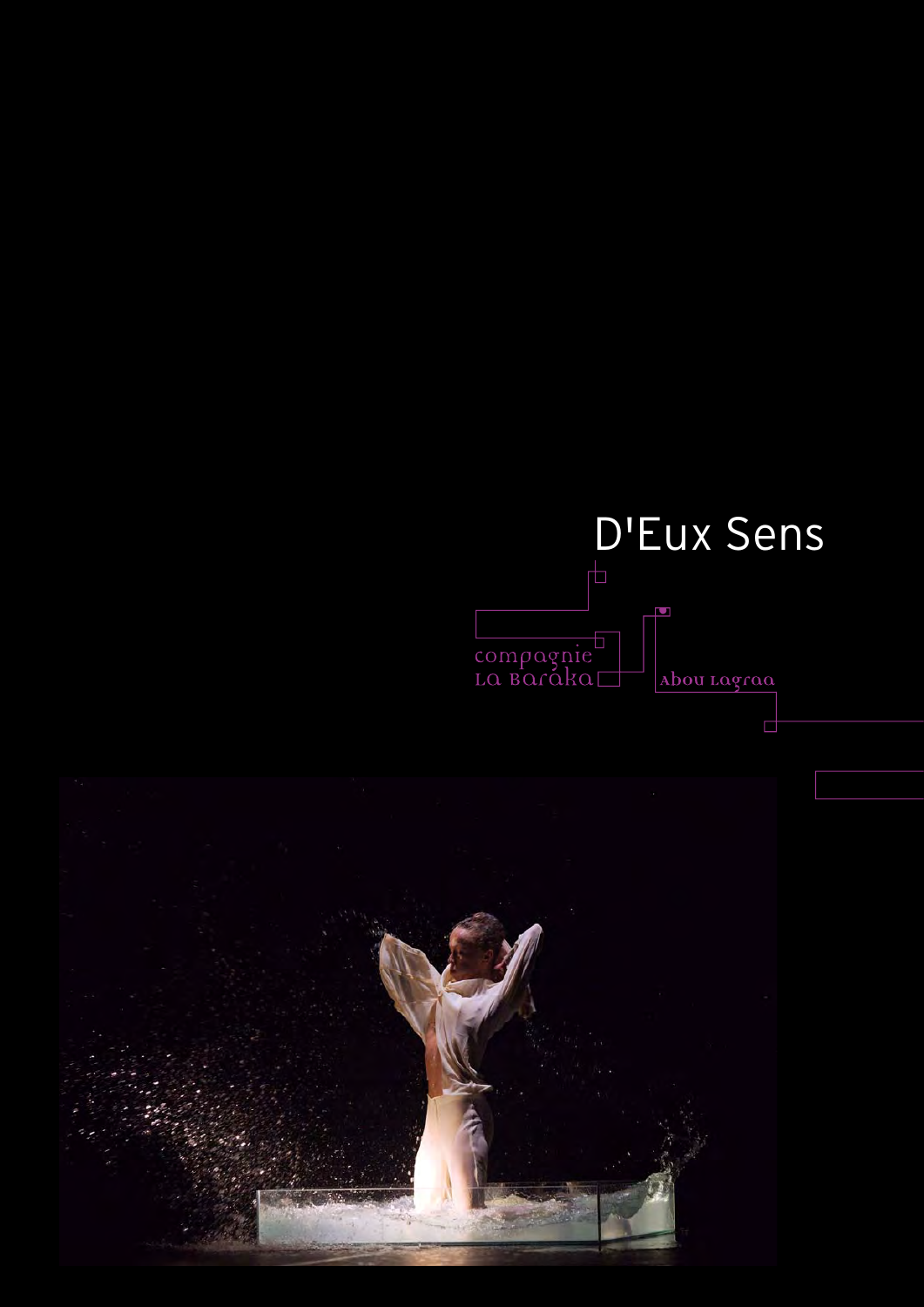



CHOREOGRAPHY ABOU LAGRAA

 $\Box$ 

Rehearsal period

spring-summer 2008

World Premiere September 24-27, 2008 Biennale de la Danse, Lyon

#### **Residency**

Compagnie La Baraka is in production residency at Les Gémeaux / Sceaux / Scène Nationale, from 2009 to 2011

#### Coproducers

Biennale de la Danse, LYON

Les Gémeaux / SCEAUX / Scène Nationale

L'Onde, Espace Culturel, VELIZY-VILLACOUBLAY

Supported by

DRAC Rhône-Alpes Conseil Régional Rhône-Alpes Conseil Général du Rhône Conseil Général de l'Ardèche

#### In collaboration with

Centre Méditerranéen de Danse Contemporaine (Tunisie) Studio, Maison de la Danse de Lyon Théâtre Municipal d'Annonay

Funded by Fondation BNP Paribas

With the support of SPEDIDAM

D'EUX SENS Photo : Eric Boudet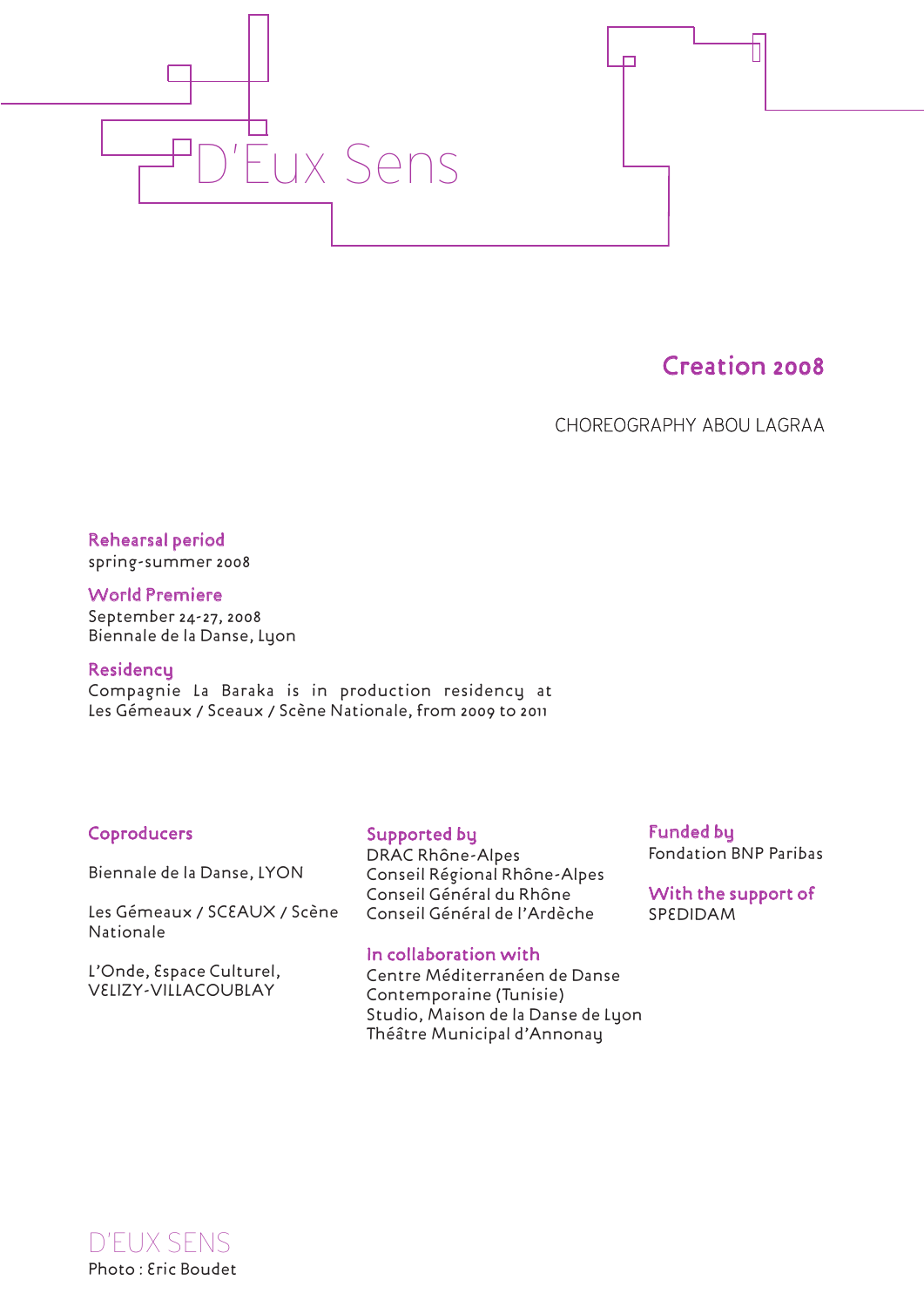



#### D'EUX SENS

Duo

Choreographer Abou Lagraa

**Dancers** Nawal Lagraa Aït Benalla Abou Lagraa

Music Eric Aldéa & Ivan Chiossone Singer : Massoud Raonaq

Additionnal music Robert Ashley Madjid Kiani

#### Artistic consulting & Repetition coach Patricia Porasse Sandrine Maisonneuve

Costumes Michelle Amet

Light creation and manager Gérard Garchey

Technical direction Antoine de Gantho

Stage manager Patrick Magny

Sound manager Béranger Mank

Running time : 50 min

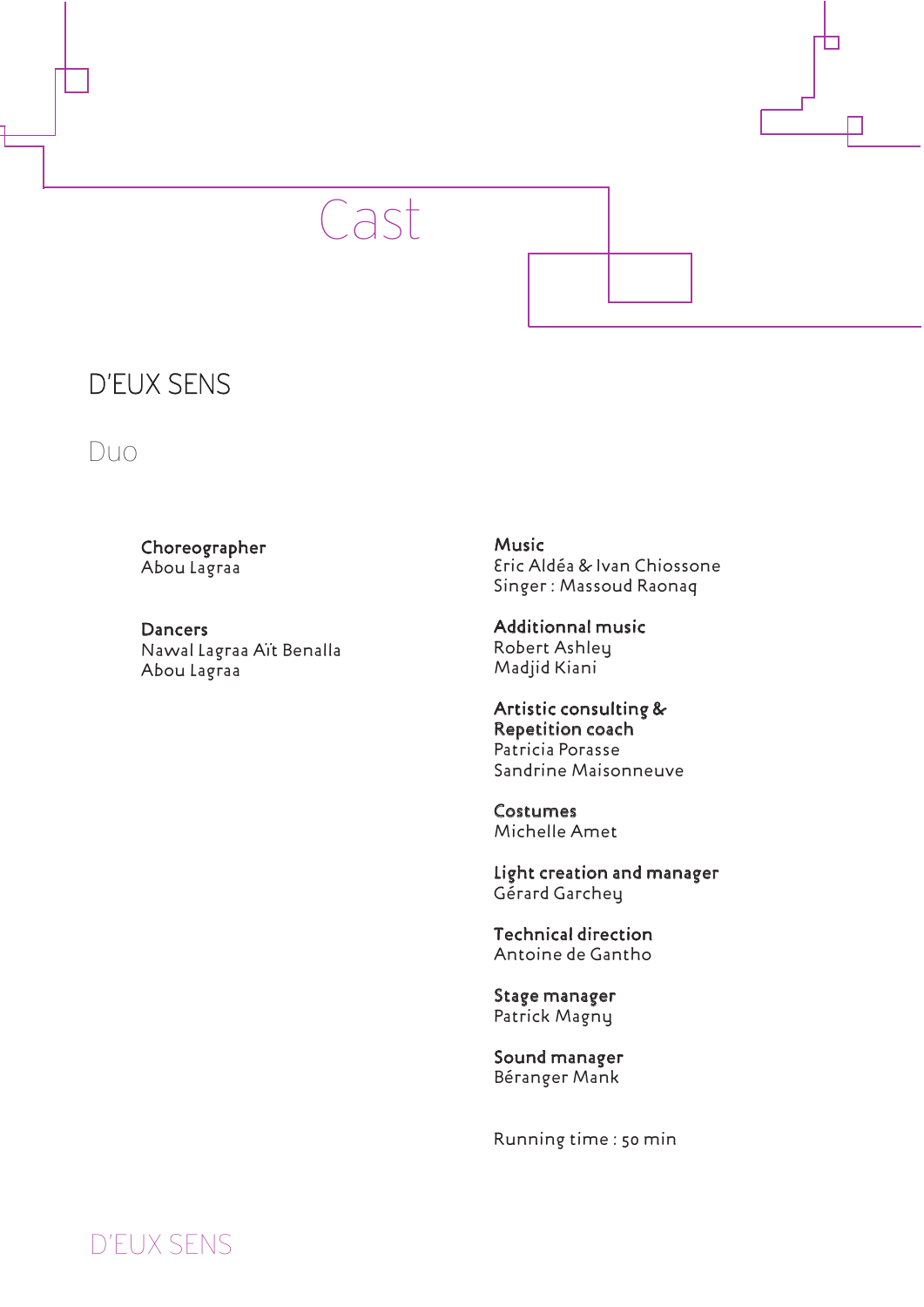Piece dedicated to my father-in-law, Salim Ait Benalla (April 1949 - March 2008)

Synopsis

" While immersing myself in the poetry of Omar Khayyâm - a great Persian poet, philosopher and mathematician of the 11th century, I've been immediately seduced and inspired by the deepness and the humility of his discourse about the meaning of life and by his way of lauding the "joyousness of God".

⊢

Khayyâm, with his Rubaiyat (quatrain in Persian), described himself as an infidel but a worshipper , and was critical towards the Muslim religious people. This is what interrogated me with questions, being myself a Muslim.



In this duo, I'm inspired by some of his quatrains, which raises questions on the passage of time, the fleeting pleasures of life and the immicence of death. Through spiral movements, between sky and earth, in a fluid dance thwarted by breathing, it seemed evident to me to talk about love in couple, burning desire, love of the one another another until self-loss and loss of the other.

The dancers transcend this duo, exhilarated by the musical fusion of Sufi tradition and occidental electronic music. An original soundtrack by Eric Aldea and Ivan Chiossone mingles with iranian santûr and with the a cappella version of Omar Khayyâm's quatrains by the Afghan singer Massoud Raonaq.

Finally, the dancer Nawal Lagraa Ait Benalla and myself are conversing and exploring "from the inside", to let our own truth reverberate in each of us."

Abou LAGRAA

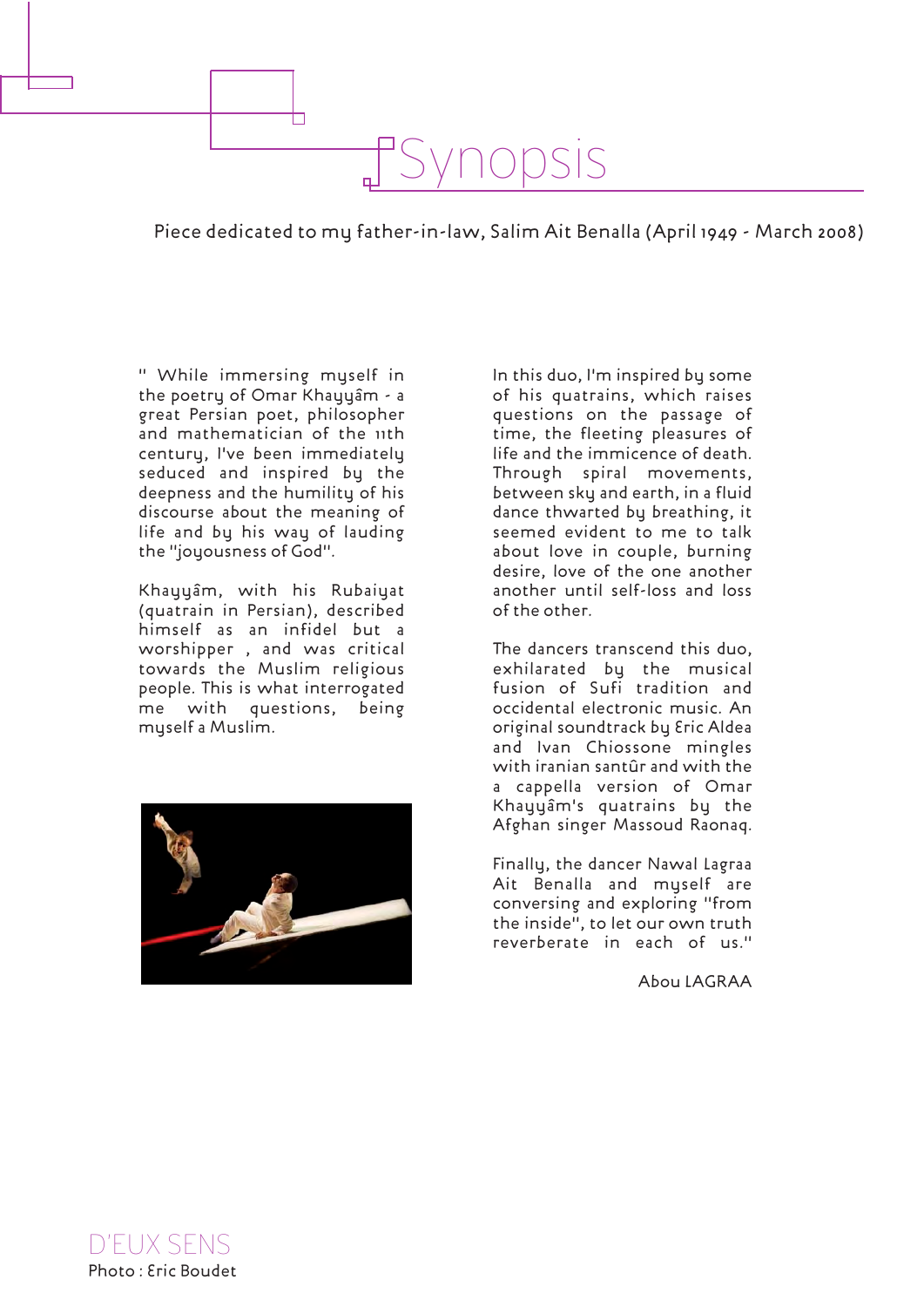## □ Abou LAGRAA

Born in Annonay on December 22, 1970, of Algerian parents, Abou Lagraa began to dance at the age of 16 in his hometown, then attended Lyon's Conservatoire National Supérieur Musique et Danse, where he worked with a number of guest choreographers.

From 1993 to 1996, he danced with Ruy Horta-S.O.A.P. Dance Theater Frankfurt - and became his assistant for a project at the Gulbenkian in Lisbon. In 1997, he worked with Denis Plassard, Lionel Hoche and Robert Poole and was awarded the 2nd prize in contemporary dance at the City of Paris International Competition 1998.

In 2009, the International Movimentos Dance Prize awarded Abou Lagraa the Best Male Dancer Prize.

He founded his company La Baraka in 1997. His firts piece was performed at Lyon's Biennale de la Danse, for which he also created 2 parade perfomances (1998, 2000). Since 1997, he created 12 pieces, touring in France and in Europe, but also in USA, Algeria, Tunisia and Indonesia.

In 2001, the CCN - Ballet de Lorraine commissioned to Abou Lagraa a piece for 15 dancers Fly, Fly, recreated for the ABC Dance Company in St Pölten (Austria). In 2003, he created a piece for the 2nd year students of Angers National Center for Contemporary Dance, then in 2007 for the students of Frankfurt Hochschule and of the Medi-terranean Center for Contemporary Dance in Tunis.

In 2006, the Paris Opera Ballet commissioned to Abou Lagraa a piece Le Souffle du Temps, for 21



dancers including 3 principal dancers (Marie-Agnès Gillot, Wilfried Romoli, Manuel Legris).

From 2004 to 2007, Abou Lagraa and his company were awarded a 4 year residency at Bonlieu Scène Nationale in Annecy, where he was an associated artist. From 2009 to 2011, La Baraka is in production residencu in Sceaux, at Les Gémeaux Scène Nationale.

Since 2008, Abou Lagraa and his company have been working, in collaboration with the Algerian Cultural Department, on a « Mediterranean Cultural Bridge » : a French - Algerian cooperation for the development of artistic exchanges for dance. As part of it, he was commissioned the choreography of the closing ceremony of the 2nd Alger Panafrican Festival 2009.

In 2010, a programm composed of training, creation and cultural exchanges between both countries is created. The first year succeed in Nya, dyptich for 10 dancers of The Contemporary Unit of the Ballet National Algérien.

#### The company's repertoire :

Les 2 (1998) : solo Violatus (1998) : piece for 6 dancers Kraft (1999) : piece for 6 dancers Passage (2000) : hip-hop trio

Nuit Blanche (2000) : 3 pieces for 9 dancers Allegoria Stanza (2001) : piece for 7 contemporary dancers and 3 hip-hop dancers

Cutting Flat (2004) : piece for 10 dancers Où Transe (2005) : piece for 7 dancers solo / duet / quartet

R.B.V.B (2006) : piece for 4 dancers, solo « Three Temperaments » / hip-hop trio « Passage »

Matri(k)is (2007) : piece for 10 dancers, men duet / women octet

D'Eux Sens (2008) : duet with Abou Lagraa and Nawal Lagraa Ait Benalla

Un Monde en Soi (2010) : piece for 7 dancers and the Debussy Quartet

Nya (2010) : piece for 10 dancers of The Contemporary Unit of the Ballet National Algérien

#### Commissions :

Fly, Fly (2001) : commissioned by the CCN Ballet de Lorraine for 15 dancers

Le Pas Suspendu (2006) : commissioned by the Orchestre des Pays de Savoie ; soli on Schubert « Death and the Maiden » and Hindemith « Three Temperaments »

Le Souffle du Temps (2006) : commissioned by the Paris Opera Ballet for 21 dancers, including 3 principal dancers (Marie-Agnès Gillot, Manuel Legris, Wilfried Romoli)

Everyone's one (2008) : commissioned by the Memphis Ballet (USA)

Panafrican Festival / Algéria (2009) : choreography of the Closing Ceremony of the Festival

#### TV reports and captations :

La Baraka d'Abou Lagraa :on French national TV (France3)

Hip Hop Fusion : aired during the show Musiques au Cœur on French national TV (France2)

Nuit Blanche : captation on French German cultural channel (Arte)

La Danse d'Abou Lagraa : aired during the show Musiques au Cœur on French national TV (France2), cable arts channel (Mezzo) and French international channel (TV5 Monde)

Jury for the TV show Dancing Show : on French national TV (France3)

TV reports and interviews in TV News on French national TV (TF1, France2, France3), in shows on French national TV (France ô, France24…) and cable channels Paris Dernière…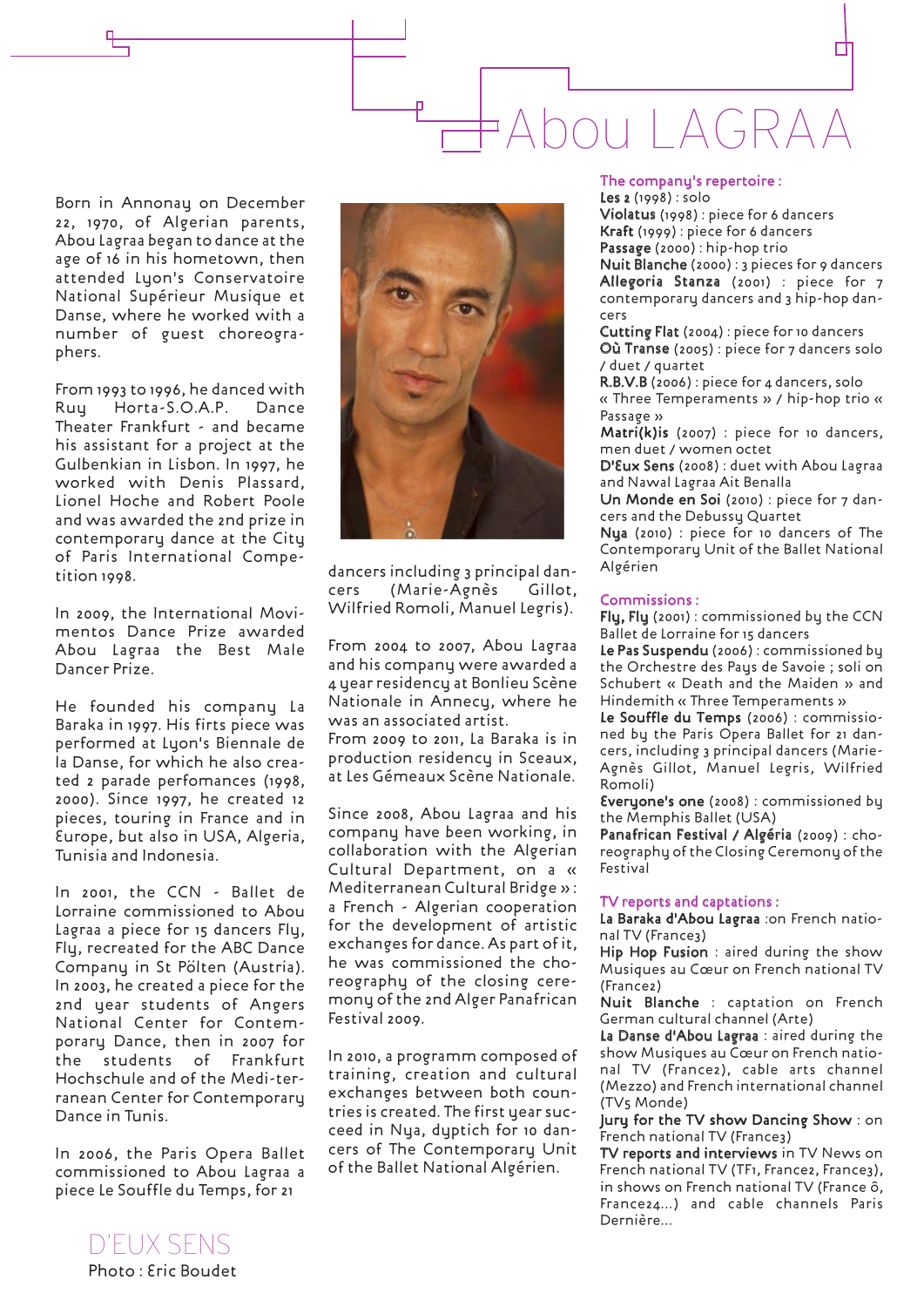# Artistic Team

#### Nawal LAGRAA AIT BENALLA Dancer

Born in 1978 in Safi, Marocco, of a Berber father and a French mother, Nawal Lagraa came and lived in France with her family at the age of 8 years old.

From 1989 to 1999, she received a complete training in ballet with Silva Ricard in Millau (France), where she practiced classical repertory (Swan Lake, La Bayadère, The Corsair, Paquita...).



г

In 1999, she discovered jazz dance with the "Amstrong Jazz Ballet" in choreographies by Wayne Barbaste, Géraldine Amstrong, Georges Momboye, Matt Matox...

Interested in several expressions of arts, Nawal Lagraa performed in Cyrano de Bergerac with Jacques Weber at the Théâtre du Châtelet, in Les Troyens with Yannis Kokhos, or at the Opéra Bastille with Blanca Li... Later, she performed in different audiovisual events.

Passionate about exchanges and transmission, she passed her diploma in 2005, at the Centre National de la Danse in Pantin, to be a dancing master.

She joined the Company La Baraka in 2006 for the creation Matri(k)is and assisted Abou Lagraa for a commission with Memphis Ballet in 2007. In 2008, she performed with Abou Lagraa the duet D'Eux Sens created at Lyon's Biennale de la Danse.

In 2009, she was artistic assistant of Abou Lagraa for the closing ceremony of the 2nd Alger Panafrican Festival. This experience aroused in her the exigent desire to transmit and to train these young Algerian talents to contemporary dance. She then became director of instruction on the Algerian-French project "Mediterranean Cultural Bridge", for which she writes: "These young people get their strength from their eagerness to learn, their rich cultural heritage and their virtuosity in hiphop dance."

Between her talent as a dancer, her passion for teaching dance and her activities as an artistic assistant, Nawal Lagraa has found her balance in the evolution of her carrier.

#### Eric ALDEA Composer

Singer and guitarist of the bands Deity Guns and Bästard until 1997, Eric toured Europe and USA and recorded albums in France, Holland, in New-York, Hamburg, Chicago...

Then, he devoted himself to the creation of music for contemporary dance pieces until 2004, when he came back on stage with the band Narcophony.

Collaborating with Abou Lagraa since the beginning of the company in 1998, he currently performs with the band Zerö, unclassifiable rock quatuor whose energy on stage oddly contrasts with the calm atmosphere created in his compositions for dance.

#### Ivan CHIOSSONE Composer

Self-taught, visual artist, he was involved in several bands in the 90's. He created Les Membres in 1998 with the flutist and painter Pierre Citron, unclassifiable band with an astonishing varied repertoire, from jazz to more classical compositions or unstructured electronic sounds.

With the computing, he increased his composition field and was awarded the adami prize of online music in 2003, in contemporary music category.

Interested by ethnic musics, he met Eric Aldea and formed the band Narcophony in 2002 and Zerö in 2006. Most of the projects of the duo are produced in his home-studio.

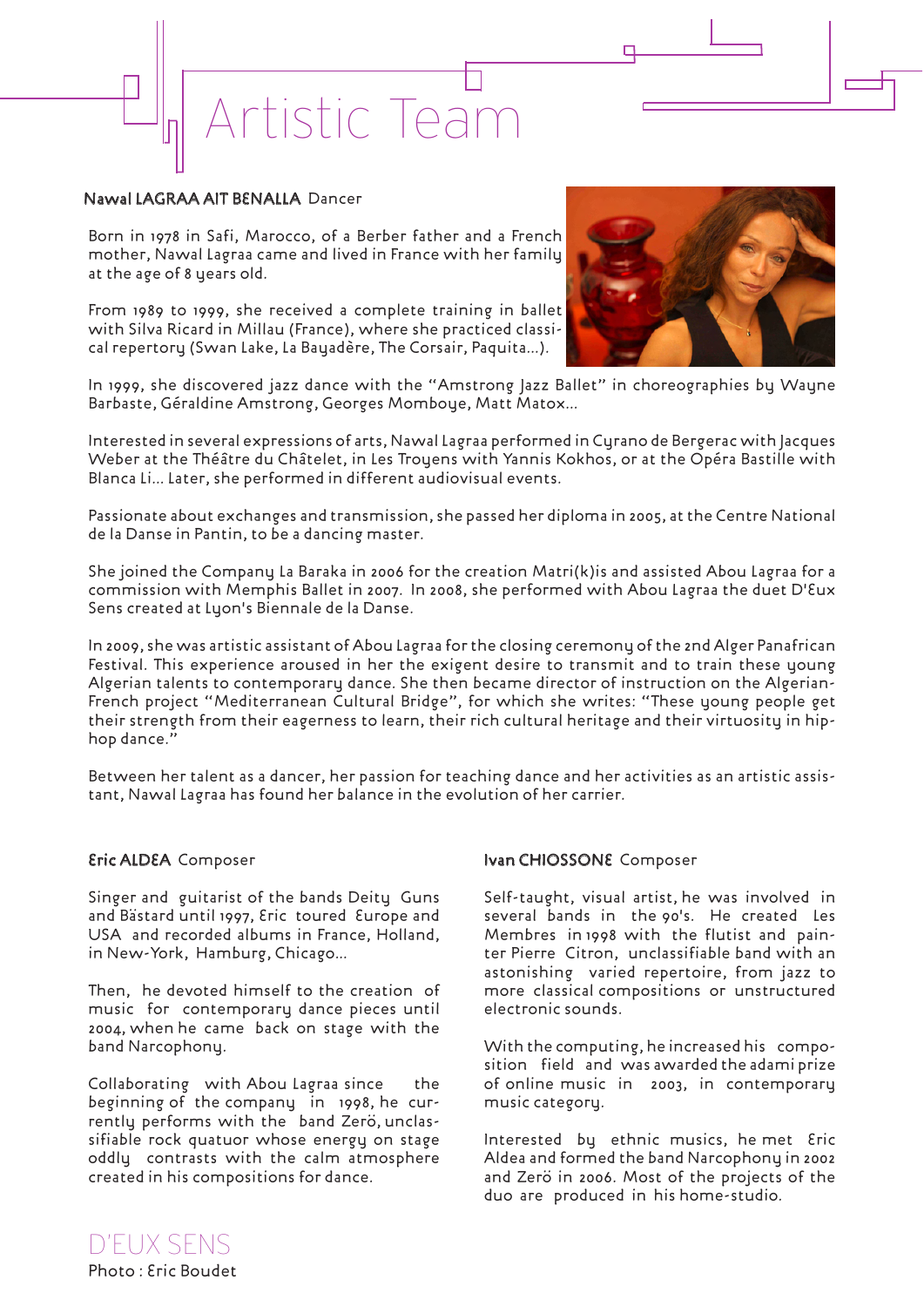#### Performances

Calendar

Festival Oriente Occidente, Rovereto September 10, 2008 Biennale de la Danse, Lyon September 24-27, 2008 Théâtre Municipal, Annonay October 4, 2008 Tanztendenzen, Greifswald October 25, 2008 Les Gémeaux, Scène Nationale de Sceaux November 6-9, 2008 L'Onde, Vélizy-Villacoublay November 14-15, 2008 Théâtre de Sartrouville November 18, 2008 Bonlieu, Annecy November 20-22, 2008 Théâtre de l'Olivier, Istres December 6, 2008 Théâtre Jean Vilar, Bourgoin-jallieu January 27, 2009 Kunstlerhaus Mousonturm, Frankfurt, Allemagne February 6-7, 2009 La Condition Publique, Roubaix February 17, 2009 Théâtres en Dracénie, Draguignan April 9, 2009 Movimentos International Dance Prize, Wolfsburg, Allemagne May 12, 2009 Festival Danse en Place, Montauban July 28, 2009 International Dance Festival, Poznan August 20-21, 2009 Centre d'Intervention Culturelle, St André La Réunion November 12-13, 2009 Théâtre La Méridienne, Lunéville January 29, 2010 Espace Germinal, Fosses March 26, 2010 L'Apostrophe, Cergy Pontoise March 27, 2010 Espace Culturel, Taverny March 30, 2010 La Passerelle, Saint Brieuc May 11, 2010 Les Synodales, Sens June 30, 2010 Nowy Theatre, Lodz November 15, 2010 Scène Nationale Sénart, Combs-la-Ville December 7-8, 2010 Théâtre de l'Octogone, Pully March 24, 2011 Salle du Champ de Foire, St André de Cubzac April 7, 2011 Auditorium Michel Petrucciani, Montélimar April 19, 2011 Saint Romain en Gal May 19-20, 2011 Théâtre Quartier Libre, Ancenis May 22, 2011 Le Quatrain, Haute-Goulaine May 24, 2011 Simandres May 27-28, 2011 Vaugneray June 7, 2011

D'EUX SENS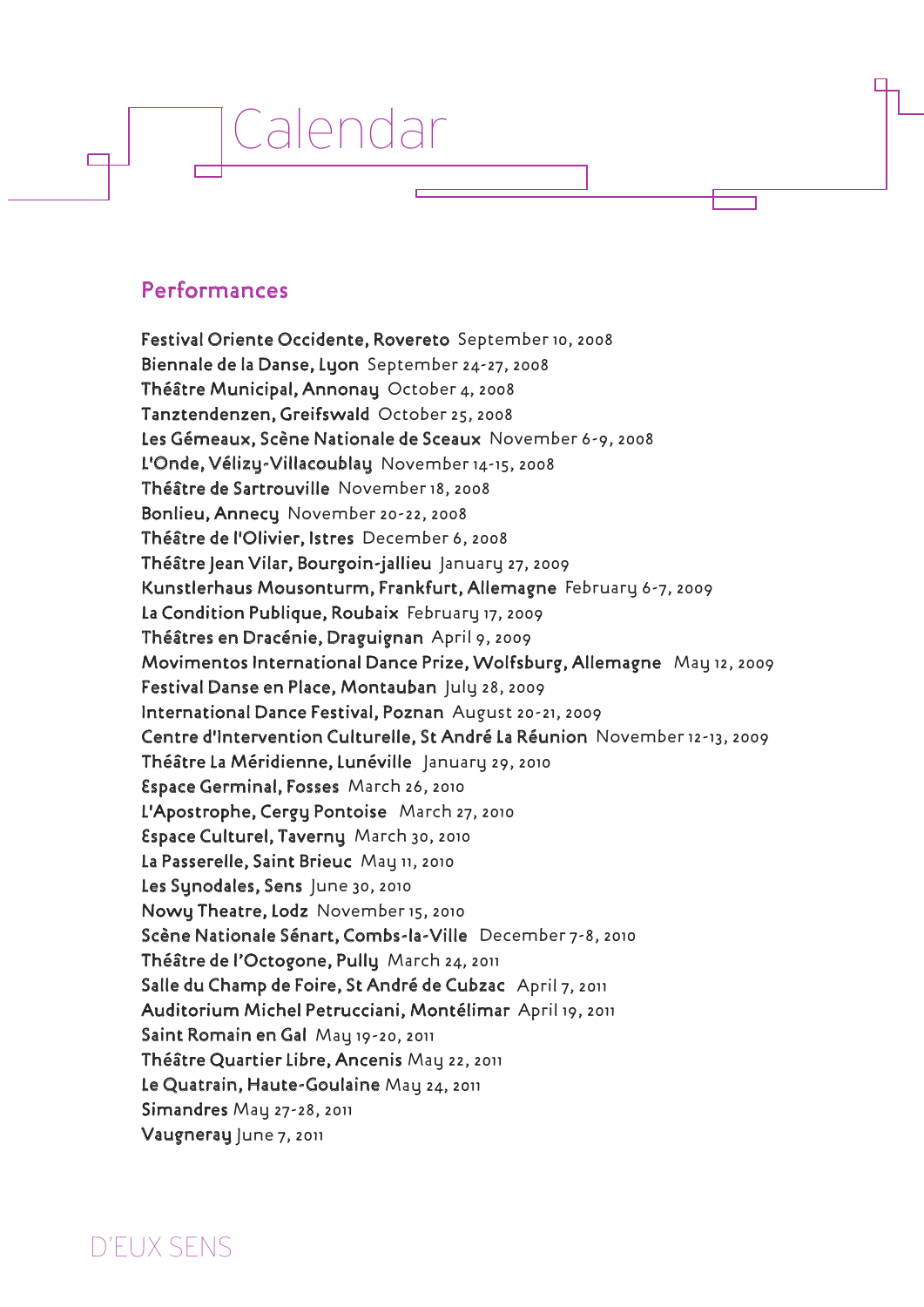# Hosting Conditions

Can be performed open-air

#### Artistic and technical team :

#### 6 people :

Ъ

 $\Box$ 

- Abou Lagraa
- Nawal Lagraa
- 3 technicians (stage manager, sound manager, light manager)
- 1 tour manager

#### Tour's conditions :

Transfer fee contact Mélanie Roger / booking and developpement, +33(0)6 28 34 67 53

#### Costs at the expense of the host organization :

Travel expenses 6 people

Set transportation

Perdiem allowances Based on the current French artists'union Syndeac rate for 6 people

#### Lodging

For 6 people (minimum two star hotel)

Author's right